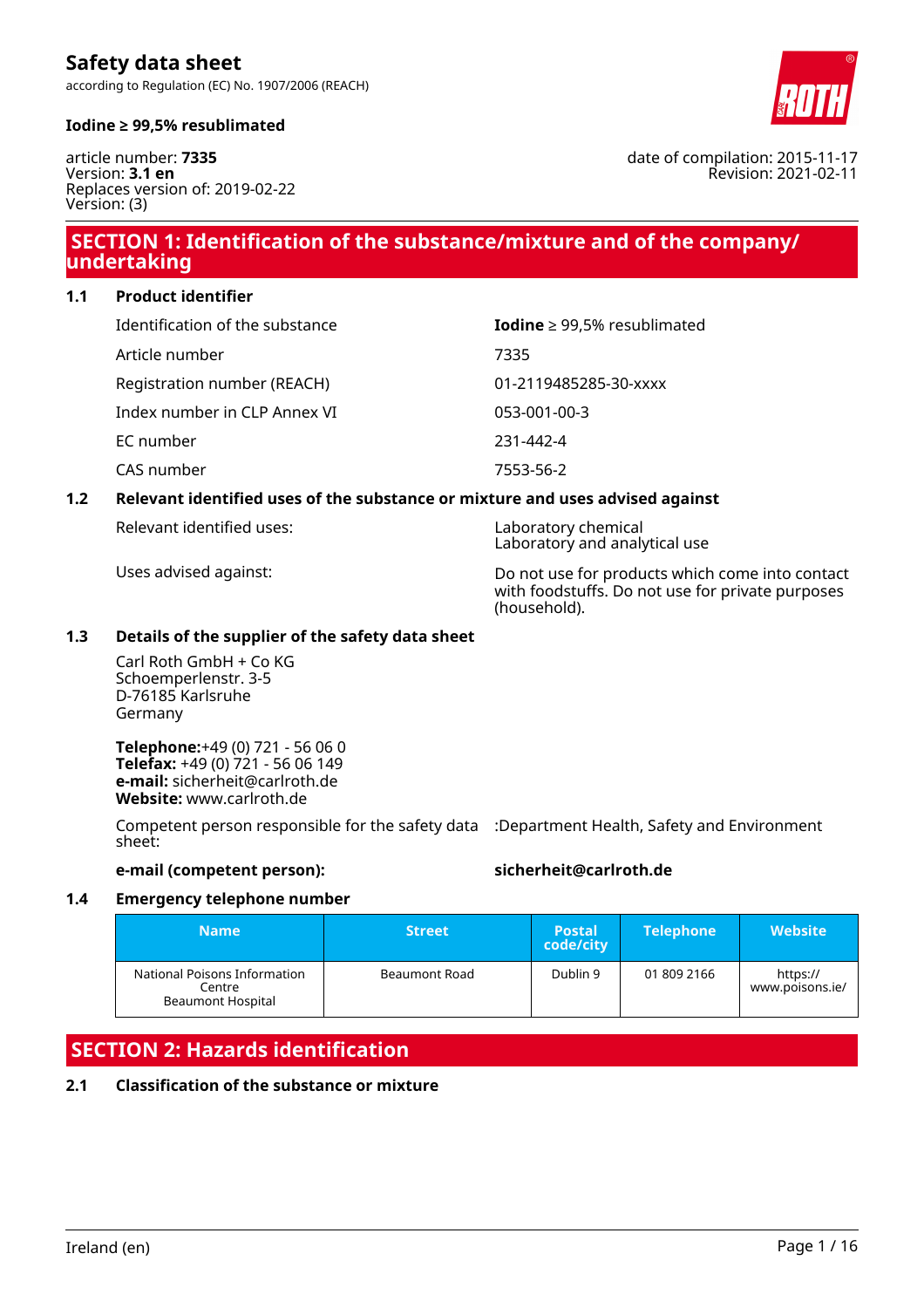according to Regulation (EC) No. 1907/2006 (REACH)



#### **Iodine ≥ 99,5% resublimated**

article number: **7335**

### **Classification according to Regulation (EC) No 1272/2008 (CLP)**

| <b>Section</b>   | <b>Hazard class</b>                                                                  | <u>'Cat-</u><br>egory | <b>Hazard class and</b><br>category | <b>Hazard</b><br>statement |
|------------------|--------------------------------------------------------------------------------------|-----------------------|-------------------------------------|----------------------------|
| 3.10             | Acute toxicity (oral)                                                                | 4                     | Acute Tox, 4                        | H302                       |
| 3.1 <sub>D</sub> | Acute toxicity (dermal)                                                              | 4                     | Acute Tox, 4                        | H312                       |
| 3.1I             | Acute toxicity (inhal.)                                                              | 4                     | Acute Tox, 4                        | H332                       |
| 3.2              | Skin corrosion/irritation                                                            | $\mathcal{P}$         | Skin Irrit. 2                       | H315                       |
| 3.3              | Serious eye damage/eye irritation                                                    | $\overline{2}$        | Eye Irrit. 2                        | H319                       |
| 3.8R             | Specific target organ toxicity - single exposure (respirat-<br>ory tract irritation) | 3                     | STOT SE 3                           | H335                       |
| 3.9              | Specific target organ toxicity - repeated exposure                                   |                       | STOT RE 1                           | H372                       |
| 4.1A             | Hazardous to the aquatic environment - acute hazard                                  |                       | Aquatic Acute 1                     | H400                       |

For full text of abbreviations: see SECTION 16

#### **The most important adverse physicochemical, human health and environmental effects**

Delayed or immediate effects can be expected after short or long-term exposure. Spillage and fire water can cause pollution of watercourses.

### **2.2 Label elements**

### **Labelling according to Regulation (EC) No 1272/2008 (CLP)**

**Signal word Danger**

#### **Pictograms**



### **Hazard statements**

| Harmful if swallowed, in contact with skin or if inhaled<br>Causes skin irritation<br>Causes serious eye irritation<br>May cause respiratory irritation<br>Causes damage to organs (thyroid gland) through prolonged or repeated ex-<br>posure (if swallowed) |
|---------------------------------------------------------------------------------------------------------------------------------------------------------------------------------------------------------------------------------------------------------------|
| Very toxic to aquatic life                                                                                                                                                                                                                                    |
|                                                                                                                                                                                                                                                               |

#### **Precautionary statements**

#### **Precautionary statements - prevention**

P273 Avoid release to the environment

#### **Precautionary statements - response**

| P302+P352      | IF ON SKIN: Wash with plenty of water                                       |
|----------------|-----------------------------------------------------------------------------|
| P304+P340      | IF INHALED: Remove person to fresh air and keep comfortable for breathing   |
| P305+P351+P338 | IF IN EYES: Rinse cautiously with water for several minutes. Remove contact |
|                | lenses, if present and easy to do. Continue rinsing                         |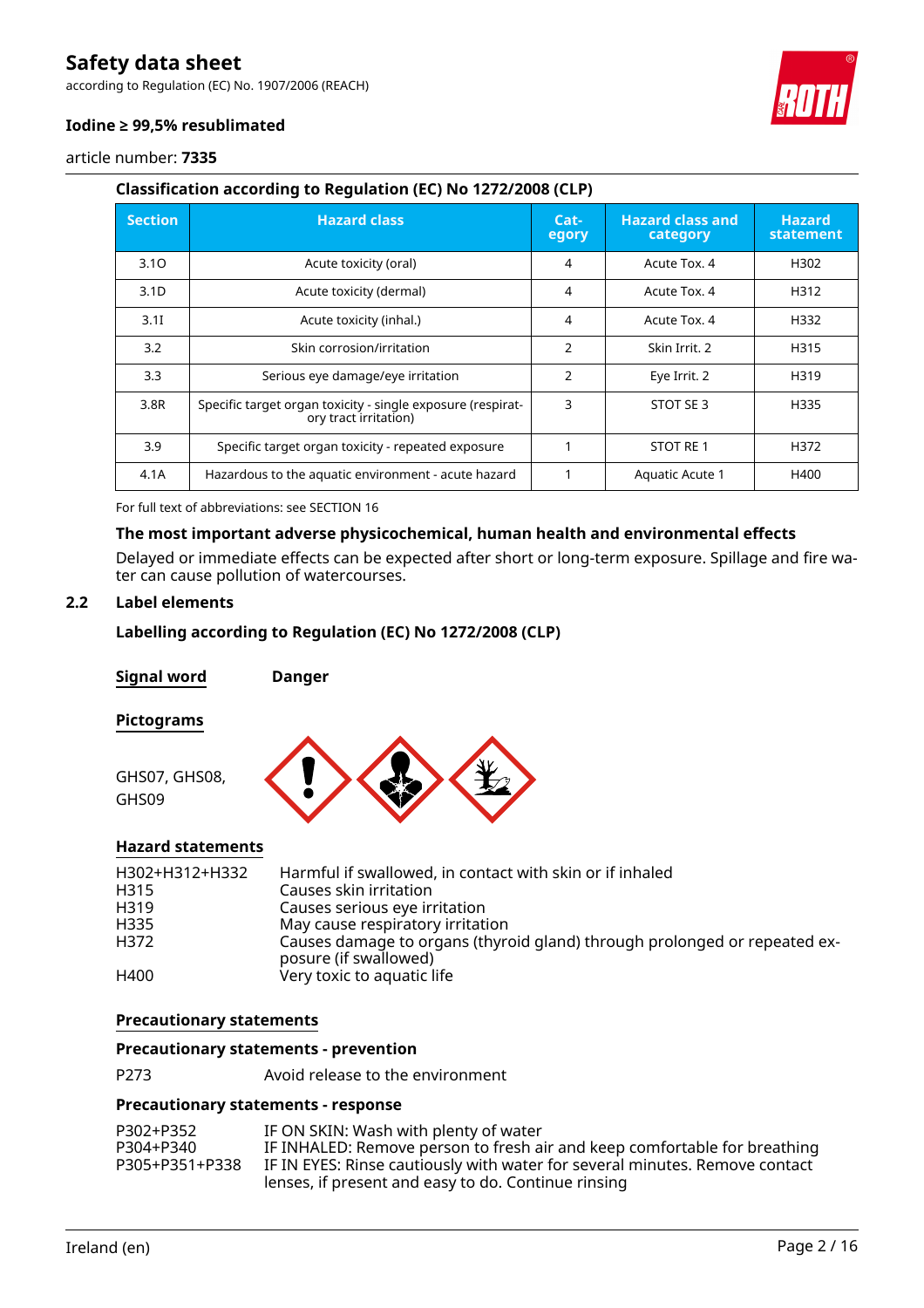according to Regulation (EC) No. 1907/2006 (REACH)

#### **Iodine ≥ 99,5% resublimated**

article number: **7335**

**Labelling of packages where the contents do not exceed 125 ml** Signal word: **Danger**

Symbol(s)



H372 Causes damage to organs (thyroid gland) through prolonged or repeated exposure (if swallowed).

#### **2.3 Other hazards**

#### **Results of PBT and vPvB assessment**

According to the results of its assessment, this substance is not a PBT or a vPvB.

### **SECTION 3: Composition/information on ingredients**

#### **3.1 Substances**

| Name of substance | Iodine                |
|-------------------|-----------------------|
| Molecular formula | I <sub>2</sub>        |
| Molar mass        | 253,8 $9/_{mol}$      |
| REACH Reg. No     | 01-2119485285-30-xxxx |
| CAS No            | 7553-56-2             |
| EC No             | 231-442-4             |
| Index No          | 053-001-00-3          |
|                   |                       |

| <b>Specific Conc. Limits</b> | <b>M-Factors</b> | <b>ATE</b>                                                                                                           | <b>Exposure route</b>                       |
|------------------------------|------------------|----------------------------------------------------------------------------------------------------------------------|---------------------------------------------|
|                              |                  | 1.500 <sup>mg</sup> / <sub>kg</sub><br>1.100 <sup>mg</sup> / <sub>kg</sub><br>4,588 <sup>mg</sup> / <sub>l</sub> /4h | oral<br>dermal<br>inhalation: dust/<br>mist |

## **SECTION 4: First aid measures**

#### **4.1 Description of first aid measures**



#### **General notes**

Take off contaminated clothing.

#### **Following inhalation**

If breathing is irregular or stopped, immediately seek medical assistance and start first aid actions.

#### **Following skin contact**

Rinse skin with water/shower. In case of skin irritation, consult a physician.

#### **Following eye contact**

Irrigate copiously with clean, fresh water for at least 10 minutes, holding the eyelids apart. In case of eye irritation consult an ophthalmologist.

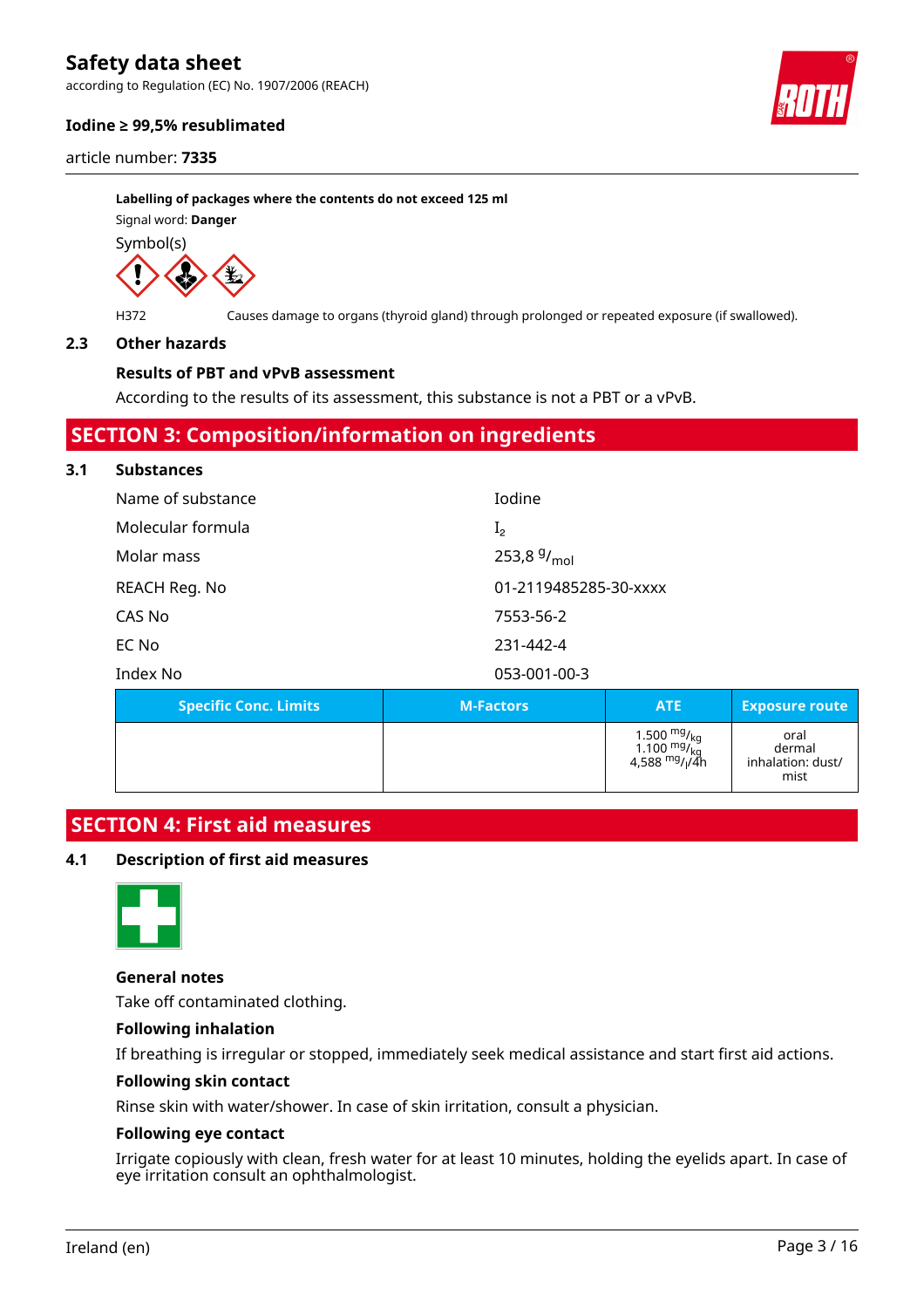according to Regulation (EC) No. 1907/2006 (REACH)

#### **Iodine ≥ 99,5% resublimated**

article number: **7335**

#### **Following ingestion**

Rinse mouth with water (only if the person is conscious). Call a doctor.

**4.2 Most important symptoms and effects, both acute and delayed**

Breathing difficulties, Circulatory collapse, Diarrhoea, Vomiting, Irritation, Discoloration of the cornea, Cough, Dyspnoea, Corrosivity, Spasms

#### **4.3 Indication of any immediate medical attention and special treatment needed**

none

### **SECTION 5: Firefighting measures**

#### **5.1 Extinguishing media**



#### **Suitable extinguishing media**

co-ordinate firefighting measures to the fire surroundings water, foam, dry extinguishing powder, ABC-powder

#### **Unsuitable extinguishing media**

water jet

#### **5.2 Special hazards arising from the substance or mixture**

Non-combustible. Vapours are heavier than air, spread along floors and form explosive mixtures with air.

#### **Hazardous combustion products**

Hydrogen iodide (HI)

#### **5.3 Advice for firefighters**

In case of fire and/or explosion do not breathe fumes. Do not allow firefighting water to enter drains or water courses. Fight fire with normal precautions from a reasonable distance. Wear self-contained breathing apparatus.

### **SECTION 6: Accidental release measures**

**6.1 Personal precautions, protective equipment and emergency procedures**



#### **For non-emergency personnel**

Wearing of suitable protective equipment (including personal protective equipment referred to under Section 8 of the safety data sheet) to prevent any contamination of skin, eyes and personal clothing. Do not breathe dust.

#### **6.2 Environmental precautions**

Keep away from drains, surface and ground water. Retain contaminated washing water and dispose of it.

#### **6.3 Methods and material for containment and cleaning up**

#### **Advice on how to contain a spill**

Covering of drains. Take up mechanically.

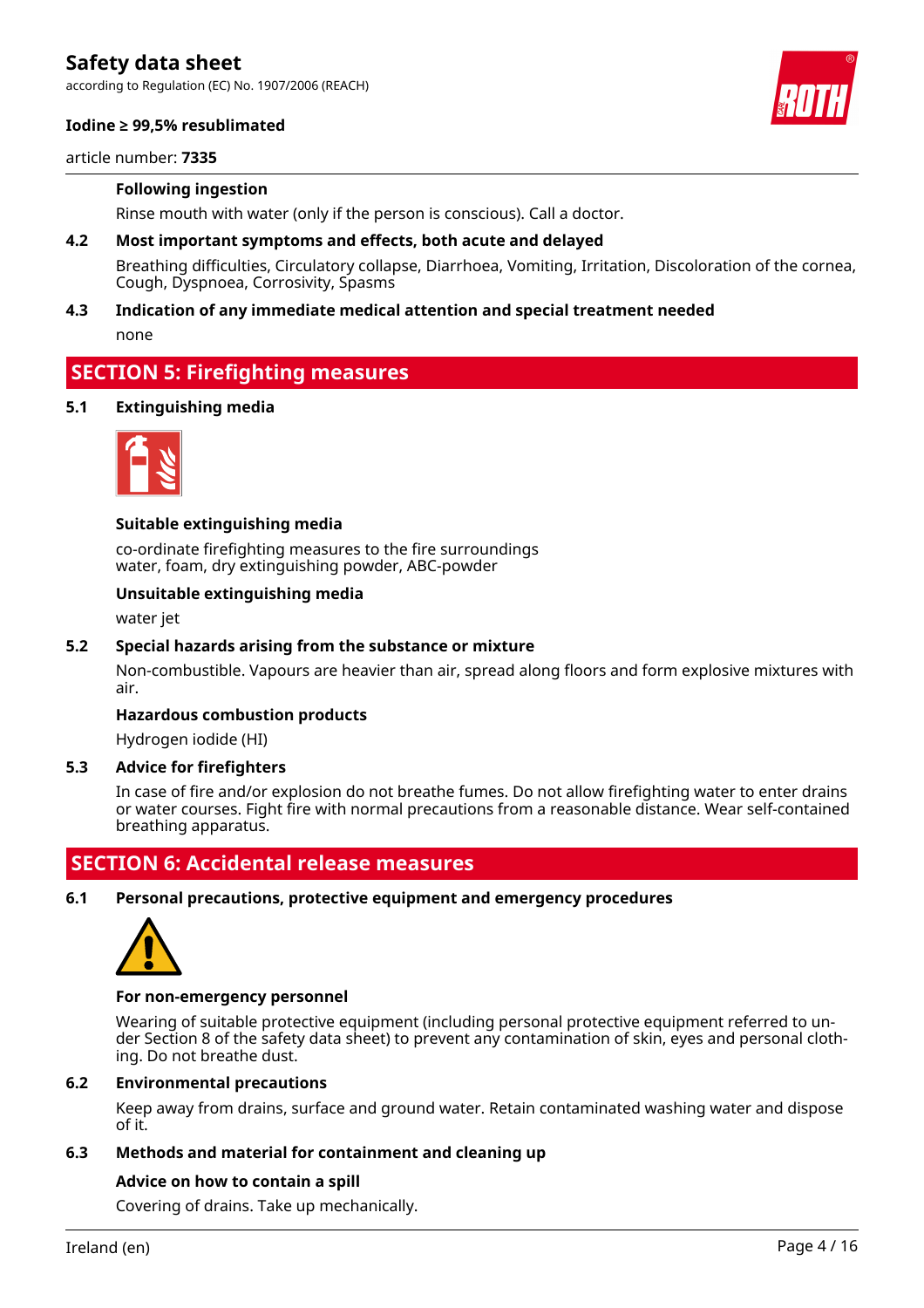according to Regulation (EC) No. 1907/2006 (REACH)

#### **Iodine ≥ 99,5% resublimated**

article number: **7335**

#### **Advice on how to clean up a spill**

Take up mechanically. Control of dust.

#### **Other information relating to spills and releases**

Place in appropriate containers for disposal. Ventilate affected area.

#### **6.4 Reference to other sections**

Hazardous combustion products: see section 5. Personal protective equipment: see section 8. Incompatible materials: see section 10. Disposal considerations: see section 13.

## **SECTION 7: Handling and storage**

#### **7.1 Precautions for safe handling**

Use extractor hood (laboratory). Provision of sufficient ventilation. Avoid dust formation.

#### **Measures to protect the environment**

Avoid release to the environment.

#### **Advice on general occupational hygiene**

Wash hands before breaks and after work. Keep away from food, drink and animal feedingstuffs.

#### **7.2 Conditions for safe storage, including any incompatibilities**

Store in a dry place.

#### **Incompatible substances or mixtures**

Observe hints for combined storage.

#### **Consideration of other advice**

#### **Ventilation requirements**

Keep any substance that emits harmful vapours or gases in a place that allows these to be permanently extracted.

#### **Specific designs for storage rooms or vessels**

Recommended storage temperature: 15 – 25 °C

#### **7.3 Specific end use(s)**

No information available.

### **SECTION 8: Exposure controls/personal protection**

#### **8.1 Control parameters**

#### **National limit values**

#### **Occupational exposure limit values (Workplace Exposure Limits)**

| <b>Coun</b><br>try | Name of agent | <b>CAS No</b> | Identifi-<br>er | <b>TWA</b><br>[mg/<br>$\mathsf{m}^{\bar{\mathsf{3}}}\mathsf{]}$ | <b>STEL</b><br>[mg]<br>$\mathsf{m}^{\bar{\mathsf{3}}}]$ | Ceil-<br>ing-C<br>[mg/<br>m <sup>3</sup> | Nota-<br>tion | <b>Source</b>           |
|--------------------|---------------|---------------|-----------------|-----------------------------------------------------------------|---------------------------------------------------------|------------------------------------------|---------------|-------------------------|
| IE                 | iodine        | 7553-56-2     | <b>OELV</b>     |                                                                 |                                                         |                                          | iv            | S.I. No. 619<br>of 2001 |

**Notation**

Ceiling-C Ceiling value is a limit value above which exposure should not occur<br>iv inhalable fraction and vapour<br>STEL Short-term exposure limit: a limit value above which exposure shoul

iv Inhalable fraction and vapour

TWA Time-weighted average (long-term exposure limit): measured or calculated in relation to a reference period of 8 hours time-weighted average (unless otherwise specified)





STEL Short-term exposure limit: a limit value above which exposure should not occur and which is related to a 15 minute period (unless otherwise specified)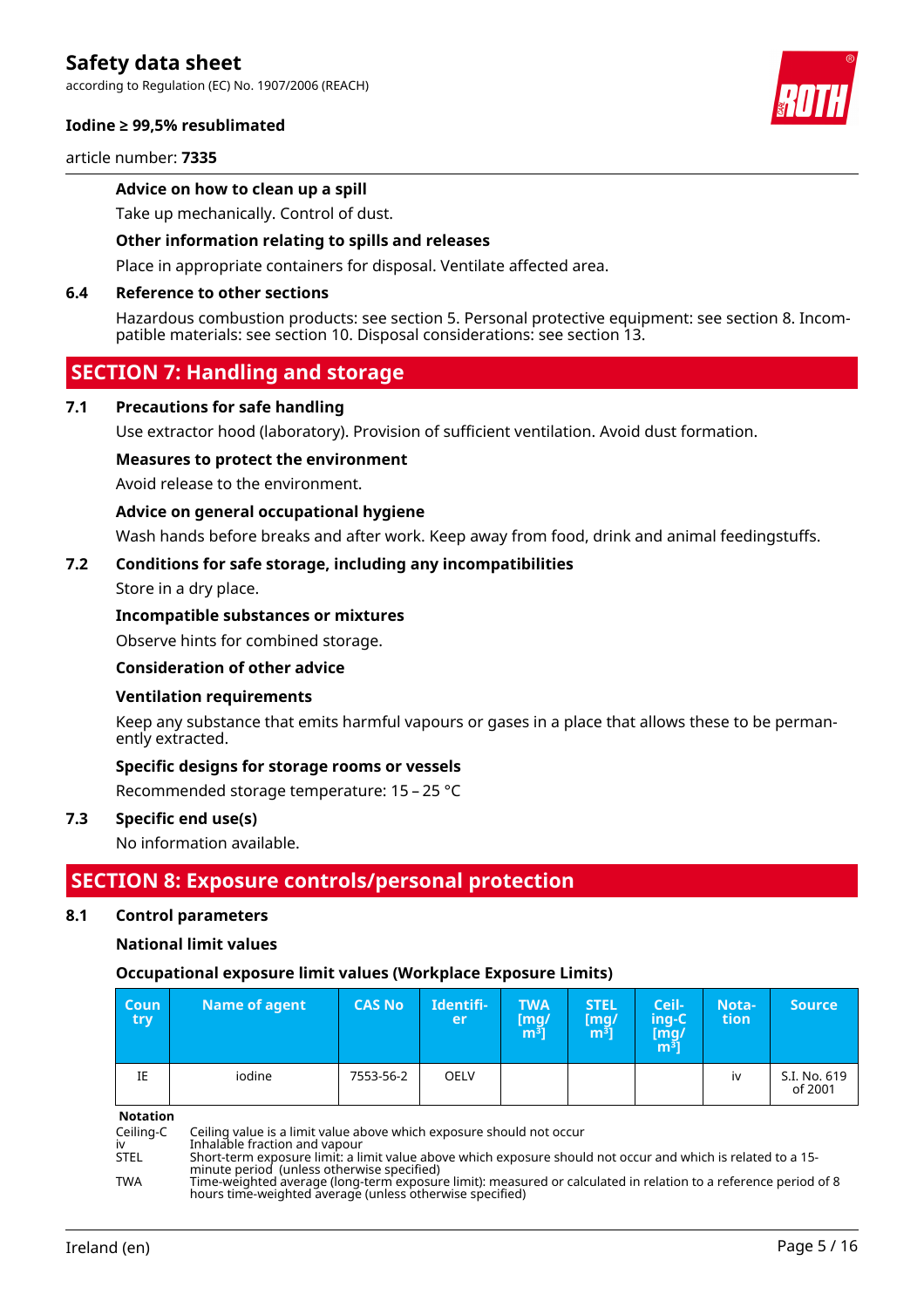according to Regulation (EC) No. 1907/2006 (REACH)



#### **Iodine ≥ 99,5% resublimated**

article number: **7335**

| <b>Human health values</b>                       |                                  |                                              |                   |                            |  |
|--------------------------------------------------|----------------------------------|----------------------------------------------|-------------------|----------------------------|--|
| <b>Relevant DNELs and other threshold levels</b> |                                  |                                              |                   |                            |  |
| <b>Endpoint</b>                                  | <b>Threshold</b><br><b>level</b> | <b>Protection goal,</b><br>route of exposure | <b>Used in</b>    | <b>Exposure time</b>       |  |
| <b>DNEL</b>                                      | $0.07 \,\mathrm{mag/m^3}$        | human, inhalatory                            | worker (industry) | chronic - systemic effects |  |
| <b>DNEL</b>                                      | 0,01 mg/kg bw/<br>day            | human, dermal                                | worker (industry) | chronic - systemic effects |  |

#### **Environmental values**

| <b>Relevant PNECs and other threshold levels</b> |                                      |                       |                                       |                              |  |
|--------------------------------------------------|--------------------------------------|-----------------------|---------------------------------------|------------------------------|--|
| End-<br>point                                    | <b>Threshold</b><br><b>level</b>     | <b>Organism</b>       | <b>Environmental com-</b><br>partment | <b>Exposure time</b>         |  |
| <b>PNEC</b>                                      | $18,13$ <sup>µg</sup> / <sub>1</sub> | aquatic organisms     | freshwater                            | short-term (single instance) |  |
| <b>PNEC</b>                                      | $60.01 \frac{\mu g}{\mu}$            | aquatic organisms     | marine water                          | short-term (single instance) |  |
| <b>PNEC</b>                                      | $11 \frac{mg}{l}$                    | aquatic organisms     | sewage treatment plant<br>(STP)       | short-term (single instance) |  |
| <b>PNEC</b>                                      | 3,99 $mg/kq$                         | aquatic organisms     | freshwater sediment                   | short-term (single instance) |  |
| <b>PNEC</b>                                      | 20,22 $mg/_{ka}$                     | aquatic organisms     | marine sediment                       | short-term (single instance) |  |
| <b>PNEC</b>                                      | 5,95 $mg/ka$                         | terrestrial organisms | soil                                  | short-term (single instance) |  |

#### **8.2 Exposure controls**

#### **Individual protection measures (personal protective equipment)**

#### **Eye/face protection**



Use safety goggle with side protection.

#### **Skin protection**



#### **• hand protection**

Wear suitable gloves. Chemical protection gloves are suitable, which are tested according to EN 374. For special purposes, it is recommended to check the resistance to chemicals of the protective gloves mentioned above together with the supplier of these gloves. The times are approximate values from measurements at 22 ° C and permanent contact. Increased temperatures due to heated substances, body heat etc. and a reduction of the effective layer thickness by stretching can lead to a considerable reduction of the breakthrough time. If in doubt, contact manufacturer. At an approx. 1.5 times larger / smaller layer thickness, the respective breakthrough time is doubled / halved. The data apply only to the pure substance. When transferred to substance mixtures, they may only be considered as a guide.

#### **• type of material**

NBR (Nitrile rubber)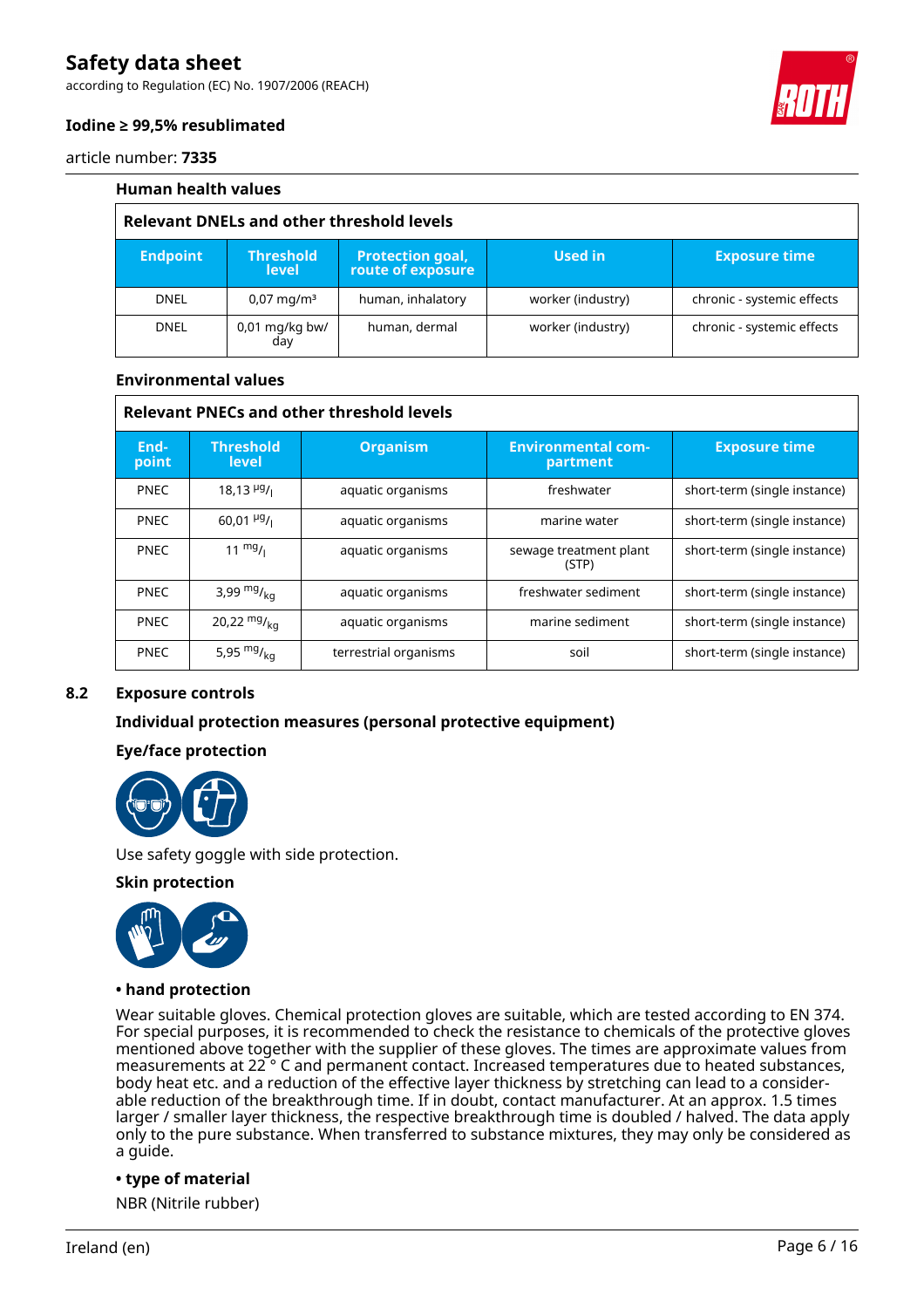according to Regulation (EC) No. 1907/2006 (REACH)

#### **Iodine ≥ 99,5% resublimated**

article number: **7335**

#### **• material thickness**

>0,11 mm

#### **• breakthrough times of the glove material**

>480 minutes (permeation: level 6)

#### **• other protection measures**

Take recovery periods for skin regeneration. Preventive skin protection (barrier creams/ointments) is recommended.

#### **Respiratory protection**



Respiratory protection necessary at: Dust formation. Particulate filter device (EN 143). P2 (filters at least 94 % of airborne particles, colour code: White).

#### **Environmental exposure controls**

Keep away from drains, surface and ground water.

# **SECTION 9: Physical and chemical properties**

#### **9.1 Information on basic physical and chemical properties**

| Physical state                                              | solid                                        |
|-------------------------------------------------------------|----------------------------------------------|
| Form                                                        |                                              |
| Colour                                                      | dark violet                                  |
| Odour                                                       | stinging                                     |
| Melting point/freezing point                                | $113 - 114$ °C                               |
| Boiling point or initial boiling point and boiling<br>range | 184,4 °C at 1 atm (ECHA)                     |
| Flammability                                                | non-combustible                              |
| Lower and upper explosion limit                             | not determined                               |
| Flash point                                                 | not applicable                               |
| Auto-ignition temperature                                   | not determined                               |
| Decomposition temperature                                   | not relevant                                 |
| pH (value)                                                  | not applicable                               |
| Kinematic viscosity                                         | $0.47 \text{ mm}^2/\text{s}$<br>not relevant |
| Solubility(ies)                                             |                                              |
| Water solubility                                            | <0,5 $9/1$ at 20 °C                          |
| Partition coefficient                                       |                                              |
| Partition coefficient n-octanol/water (log value):          | 2,49 (20 °C) (ECHA) not relevant (inorganic) |

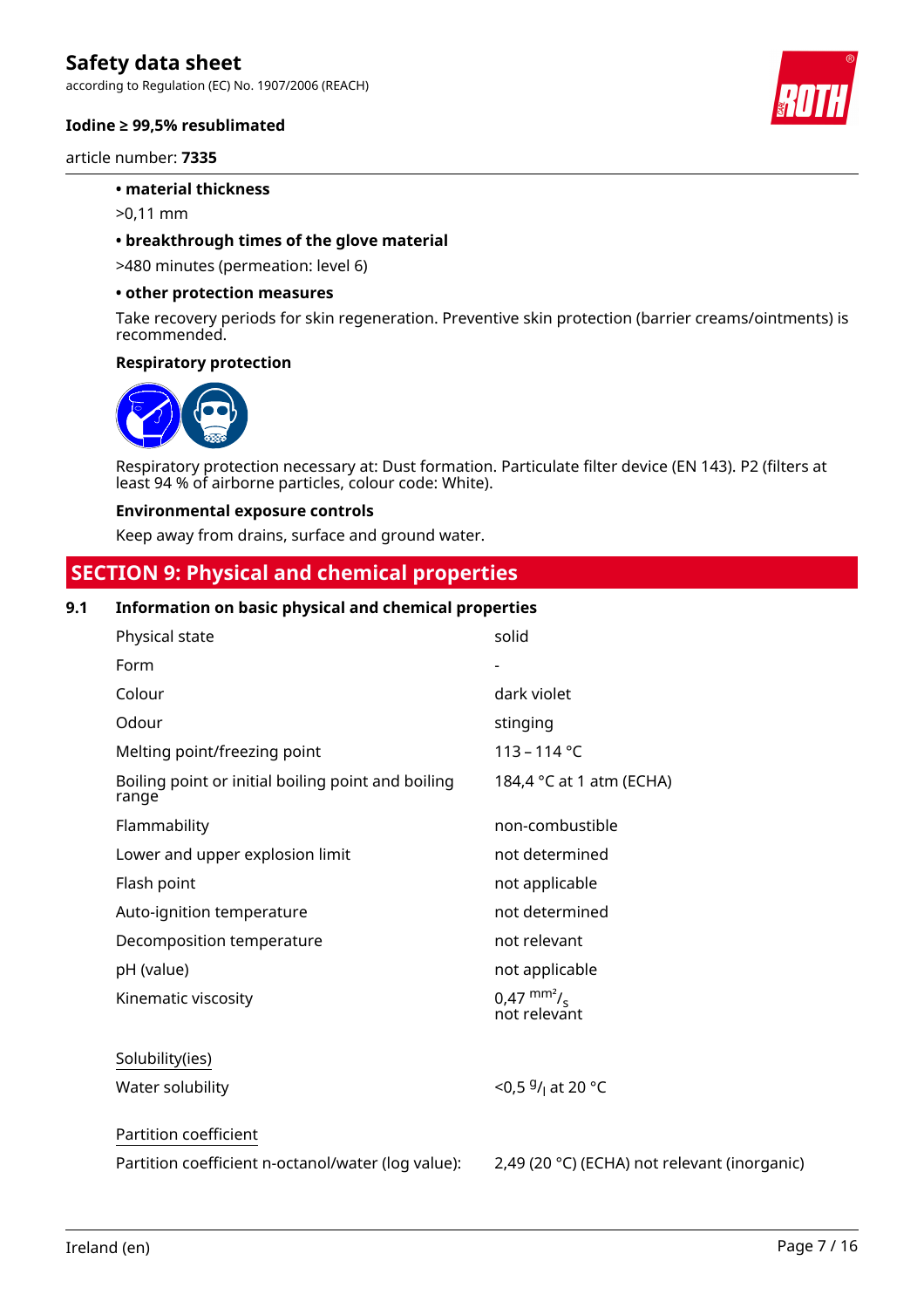according to Regulation (EC) No. 1907/2006 (REACH)

#### **Iodine ≥ 99,5% resublimated**

article number: **7335**



|     | Vapour pressure                                        | 0,31 hPa at 25 °C                                              |
|-----|--------------------------------------------------------|----------------------------------------------------------------|
|     |                                                        |                                                                |
|     | Density                                                | 4,93 $9/$ <sub>cm</sub> at 20 °C                               |
|     | Relative vapour density                                | $8,8$ (air = 1)                                                |
|     |                                                        |                                                                |
|     | Particle characteristics                               | no data available                                              |
|     |                                                        |                                                                |
|     | Other safety parameters                                |                                                                |
|     | Oxidising properties                                   | none                                                           |
| 9.2 | <b>Other information</b>                               |                                                                |
|     | Information with regard to physical hazard<br>classes: | hazard classes acc. to GHS<br>(physical hazards): not relevant |
|     | Other safety characteristics:                          | There is no additional information.                            |
|     |                                                        |                                                                |

# **SECTION 10: Stability and reactivity**

### **10.1 Reactivity**

This material is not reactive under normal ambient conditions.

#### **10.2 Chemical stability**

The material is stable under normal ambient and anticipated storage and handling conditions of temperature and pressure.

#### **10.3 Possibility of hazardous reactions**

strong oxidiser,

**Exothermic reaction with:** Aldehydes, Metal powder, Phosphorus oxides (e.g. P2O5), **Danger of explosion:** Acetylene, Alkali metals, Amines, Ammonium compounds, Azides, Reducing agents, Sodium, Potassium, Iodide

#### **10.4 Conditions to avoid**

There are no specific conditions known which have to be avoided.

#### **10.5 Incompatible materials**

There is no additional information.

### **10.6 Hazardous decomposition products**

Hazardous combustion products: see section 5.

## **SECTION 11: Toxicological information**

### **11.1 Information on hazard classes as defined in Regulation (EC) No 1272/2008**

**Classification according to GHS (1272/2008/EC, CLP)**

#### **Acute toxicity**

Harmful if swallowed. Harmful in contact with skin. Harmful if inhaled.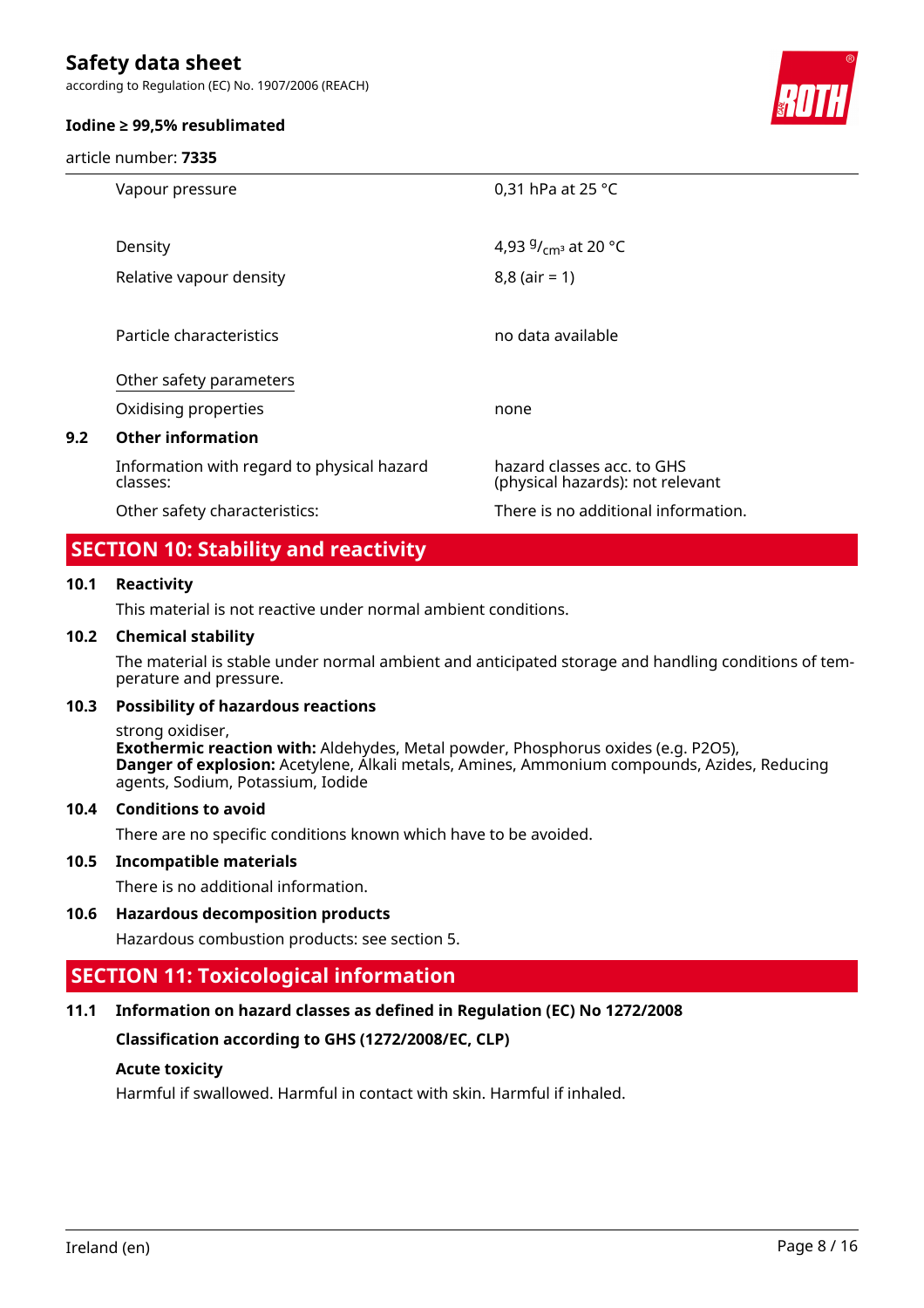according to Regulation (EC) No. 1907/2006 (REACH)

#### **Iodine ≥ 99,5% resublimated**

article number: **7335**

 $\overline{\overline{}}$ 

| <b>Acute toxicity</b>     |                 |                               |                |               |               |
|---------------------------|-----------------|-------------------------------|----------------|---------------|---------------|
| <b>Exposure route</b>     | <b>Endpoint</b> | <b>Value</b>                  | <b>Species</b> | <b>Method</b> | <b>Source</b> |
| oral                      | LD50            | 14.000 $mg/kq$                | not specified  |               | <b>TOXNET</b> |
| inhalation: dust/<br>mist | <b>LC50</b>     | $>4,588$ mg/ <sub>I</sub> /4h | rat            |               | <b>ECHA</b>   |
| dermal                    | LD50            | $>2.000 \frac{mg}{kg}$        | rabbit         |               | ECHA          |

#### **Skin corrosion/irritation**

Causes skin irritation.

#### **Serious eye damage/eye irritation**

Causes serious eye irritation.

#### **Respiratory or skin sensitisation**

Shall not be classified as a respiratory or skin sensitiser.

#### **Germ cell mutagenicity**

Shall not be classified as germ cell mutagenic.

#### **Carcinogenicity**

Shall not be classified as carcinogenic.

#### **Reproductive toxicity**

Shall not be classified as a reproductive toxicant.

#### **Specific target organ toxicity - single exposure**

May cause respiratory irritation.

#### **Specific target organ toxicity - repeated exposure**

Causes damage to organs (thyroid gland) through prolonged or repeated exposure (if swallowed).

| <b>Hazard category</b> | Target organ  | <b>Exposure route</b> |
|------------------------|---------------|-----------------------|
|                        | thyroid gland | if swallowed          |

#### **Aspiration hazard**

Shall not be classified as presenting an aspiration hazard.

#### **Symptoms related to the physical, chemical and toxicological characteristics**

#### **• If swallowed**

diarrhoea, vomiting

#### **• If in eyes**

discoloration of the cornea, Causes serious eye irritation

#### **• If inhaled**

Dyspnoea, Irritation to respiratory tract, cough

#### **• If on skin**

causes skin irritation

#### **Other information**

Other adverse effects: Liver and kidney damage, Circulatory collapse, Spasms

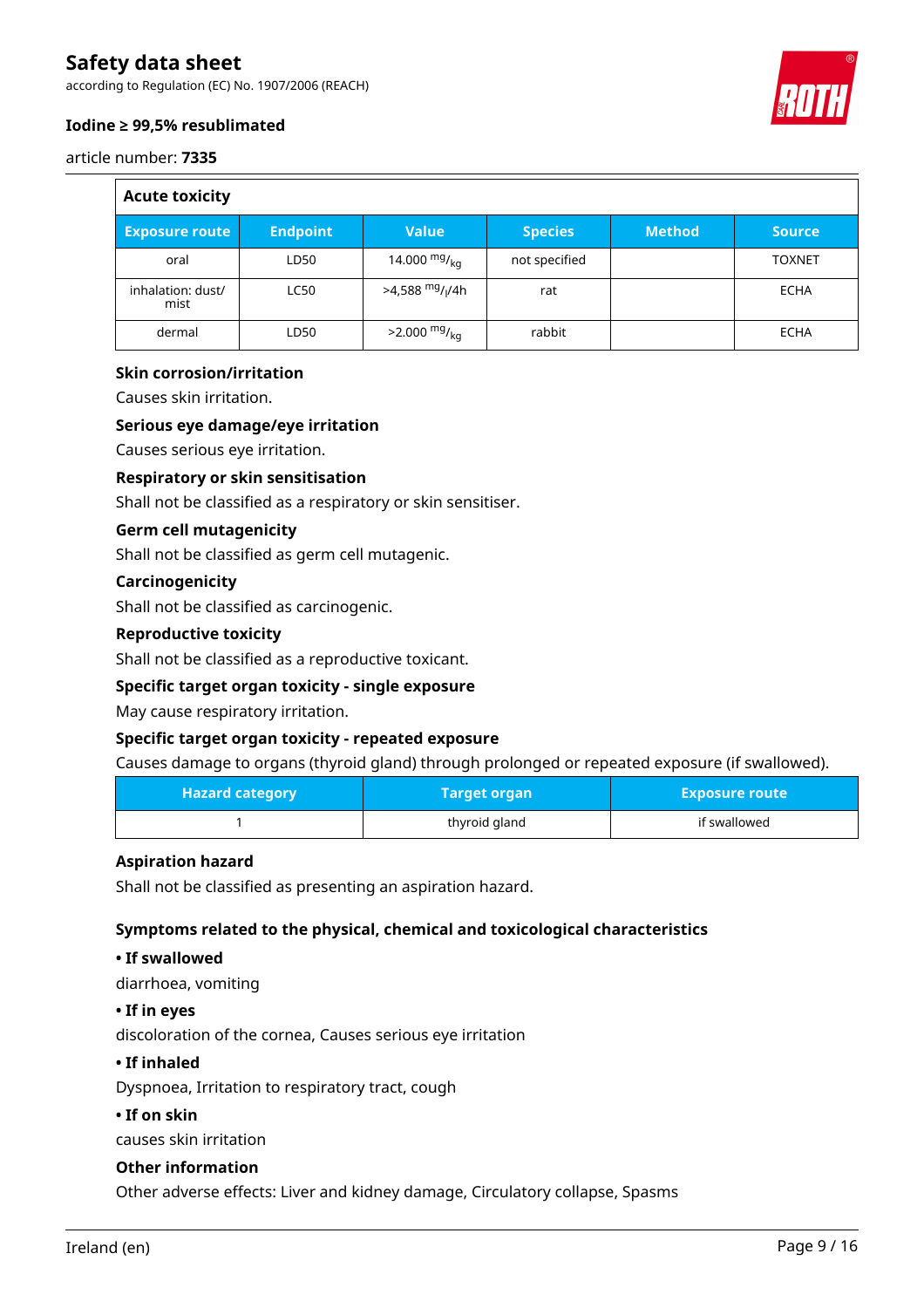according to Regulation (EC) No. 1907/2006 (REACH)



### **Iodine ≥ 99,5% resublimated**

#### article number: **7335**

# **SECTION 12: Ecological information**

#### **12.1 Toxicity**

Very toxic to aquatic life.

| <b>Aquatic toxicity (acute)</b>   |                     |                |                      |  |
|-----------------------------------|---------------------|----------------|----------------------|--|
| <b>Endpoint</b>                   | <b>Value</b>        | <b>Species</b> | <b>Exposure time</b> |  |
| <b>LC50</b>                       | $1,67$ mg/          | fish           | 96 h                 |  |
| ErC <sub>50</sub>                 | $0.13 \frac{mg}{l}$ | algae          | 72 h                 |  |
| <b>Aquatic toxicity (chronic)</b> |                     |                |                      |  |
| <b>Endpoint</b>                   | <b>Value</b>        | <b>Species</b> | <b>Exposure time</b> |  |
| <b>EC50</b>                       | $280 \frac{mg}{l}$  | microorganisms | 3 h                  |  |

#### **Biodegradation**

The methods for determining the biological degradability are not applicable to inorganic substances.

### **12.2 Process of degradability**

Data are not available.

#### **12.3 Bioaccumulative potential**

Does not significantly accumulate in organisms.

| n-octanol/water (log KOW) | 2,49 (20 °C) (ECHA) |
|---------------------------|---------------------|
|---------------------------|---------------------|

#### **12.4 Mobility in soil**

| Henry's law constant | $\vert$ 0,031 <sup>Pa m<sup>3</sup>/<sub>mol</sub> at 20 °C (ECHA)</sup> |
|----------------------|--------------------------------------------------------------------------|
|----------------------|--------------------------------------------------------------------------|

### **12.5 Results of PBT and vPvB assessment**

Data are not available.

- **12.6 Endocrine disrupting properties** Not listed.
- **12.7 Other adverse effects**

Data are not available.

## **SECTION 13: Disposal considerations**

#### **13.1 Waste treatment methods**



This material and its container must be disposed of as hazardous waste. Dispose of contents/container in accordance with local/regional/national/international regulations.

#### **Sewage disposal-relevant information**

Do not empty into drains. Avoid release to the environment. Refer to special instructions/safety data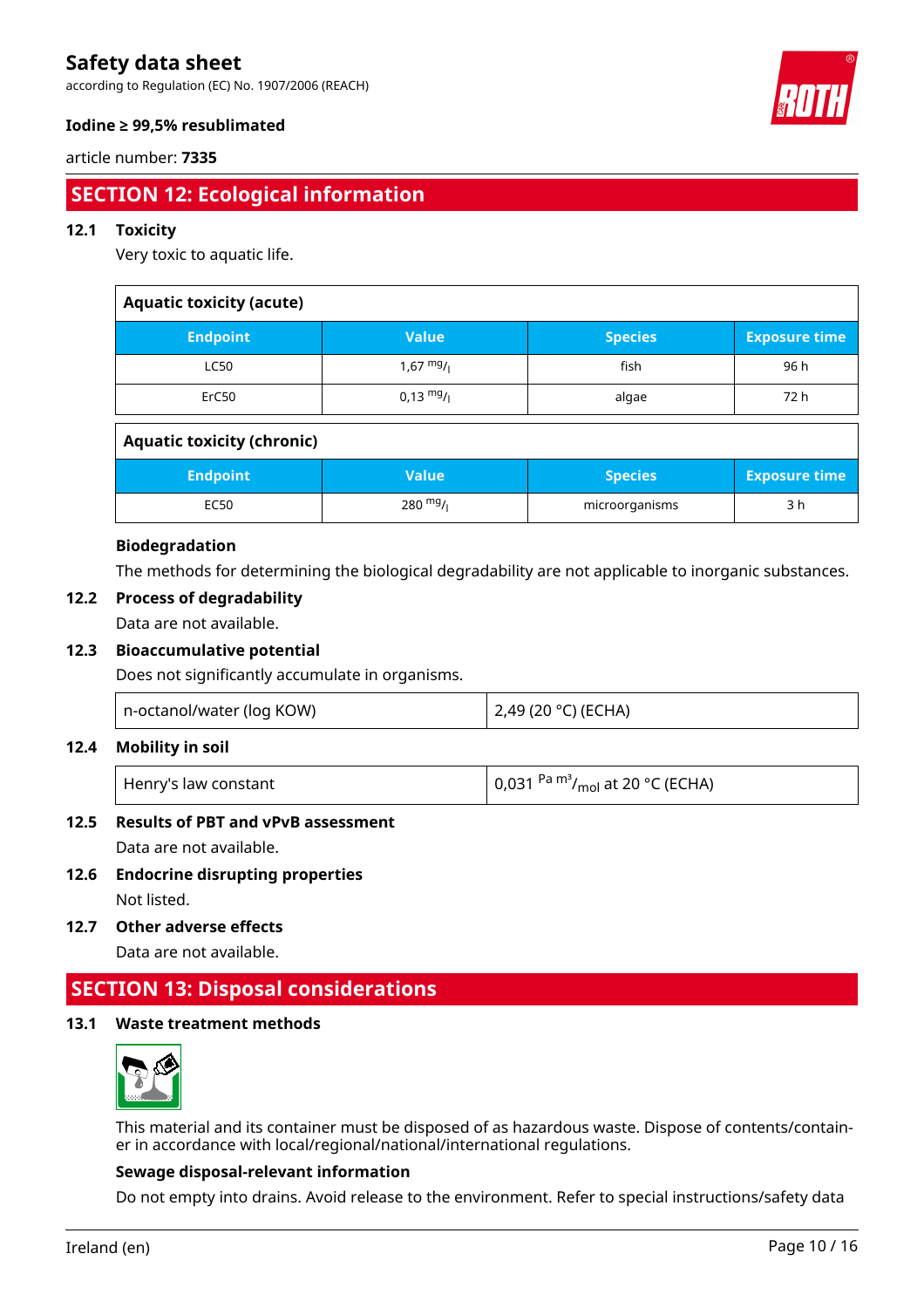according to Regulation (EC) No. 1907/2006 (REACH)

#### **Iodine ≥ 99,5% resublimated**

article number: **7335**

#### sheets.

#### **Waste treatment of containers/packagings**

It is a dangerous waste; only packagings which are approved (e.g. acc. to ADR) may be used.

#### **13.2 Relevant provisions relating to waste**

The allocation of waste identity numbers/waste descriptions must be carried out according to the EEC, specific to the industry and process. Waste catalogue ordinance (Germany).

#### **13.3 Remarks**

Waste shall be separated into the categories that can be handled separately by the local or national waste management facilities. Please consider the relevant national or regional provisions.

### **SECTION 14: Transport information**

| <b>UN number or ID number</b>       |                                      |
|-------------------------------------|--------------------------------------|
| ADR/RID/ADN                         | <b>UN 3495</b>                       |
| IMDG-Code                           | <b>UN 3495</b>                       |
| ICAO-TI                             | <b>UN 3495</b>                       |
| UN proper shipping name             |                                      |
| ADR/RID/ADN                         | <b>IODINE</b>                        |
| IMDG-Code                           | <b>IODINE</b>                        |
| <b>ICAO-TI</b>                      | Iodine                               |
| <b>Transport hazard class(es)</b>   |                                      |
| ADR/RID/ADN                         | 8(6.1)                               |
| IMDG-Code                           | 8(6.1)                               |
| ICAO-TI                             | 8(6.1)                               |
| <b>Packing group</b>                |                                      |
| ADR/RID/ADN                         | III                                  |
| IMDG-Code                           | III                                  |
| ICAO-TI                             | III                                  |
| <b>Environmental hazards</b>        | hazardous to the aquatic environment |
| <b>Special precautions for user</b> |                                      |
| 14.3                                |                                      |

Provisions for dangerous goods (ADR) should be complied within the premises.

### **14.7 Maritime transport in bulk according to IMO instruments**

The cargo is not intended to be carried in bulk.

#### **Information for each of the UN Model Regulations**

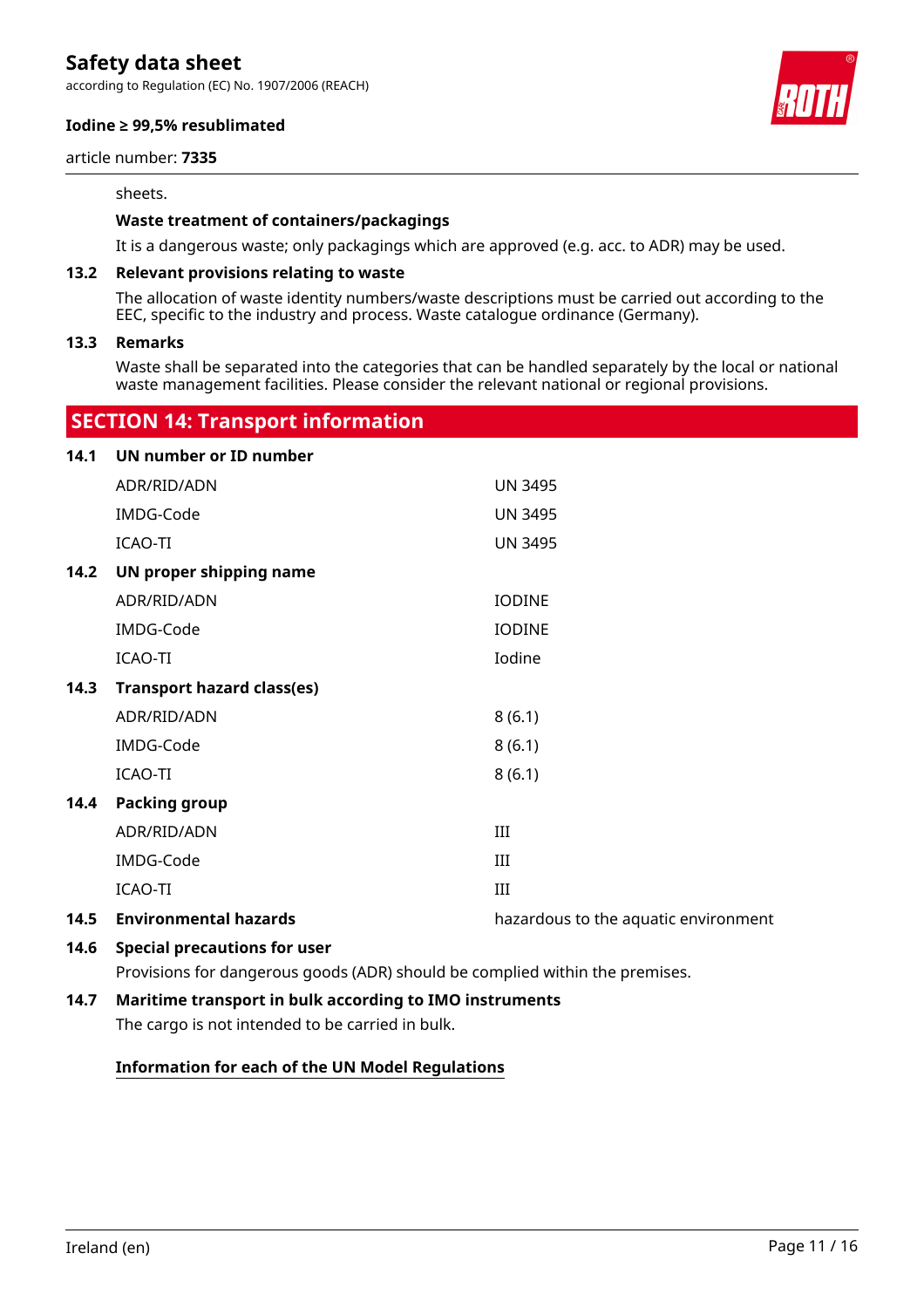according to Regulation (EC) No. 1907/2006 (REACH)

### **Iodine ≥ 99,5% resublimated**

article number: **7335**



| Transport of dangerous goods by road, rail and inland waterway (ADR/RID/ADN) - Additional<br>information |                                            |  |
|----------------------------------------------------------------------------------------------------------|--------------------------------------------|--|
| Classification code                                                                                      | CT <sub>2</sub>                            |  |
| Danger label(s)                                                                                          | 8+6.1, "Fish and tree"                     |  |
|                                                                                                          |                                            |  |
| <b>Environmental hazards</b>                                                                             | yes (hazardous to the aquatic environment) |  |
| Special provisions (SP)                                                                                  | 279, 802(ADN)                              |  |
| Excepted quantities (EQ)                                                                                 | E <sub>1</sub>                             |  |
| Limited quantities (LQ)                                                                                  | 5 kg                                       |  |
| Transport category (TC)                                                                                  | 3                                          |  |
| Tunnel restriction code (TRC)                                                                            | E                                          |  |
| Hazard identification No                                                                                 | 86                                         |  |
| <b>International Maritime Dangerous Goods Code (IMDG) - Additional information</b>                       |                                            |  |
| Marine pollutant                                                                                         | yes (hazardous to the aquatic environment) |  |
| Danger label(s)                                                                                          | 8+6.1, "Fish and tree"                     |  |
|                                                                                                          |                                            |  |
| Special provisions (SP)                                                                                  | 279                                        |  |
| Excepted quantities (EQ)                                                                                 | E <sub>1</sub>                             |  |
| Limited quantities (LQ)                                                                                  | 5 kg                                       |  |
| EmS                                                                                                      | F-A, S-B                                   |  |
| Stowage category                                                                                         | B                                          |  |
| International Civil Aviation Organization (ICAO-IATA/DGR) - Additional information                       |                                            |  |
| <b>Environmental hazards</b>                                                                             | yes (hazardous to the aquatic environment) |  |
| Danger label(s)                                                                                          | $8 + 6.1$                                  |  |
|                                                                                                          |                                            |  |
| Special provisions (SP)                                                                                  | A113                                       |  |
| Excepted quantities (EQ)                                                                                 | E <sub>1</sub>                             |  |
| Limited quantities (LQ)                                                                                  | 5 kg                                       |  |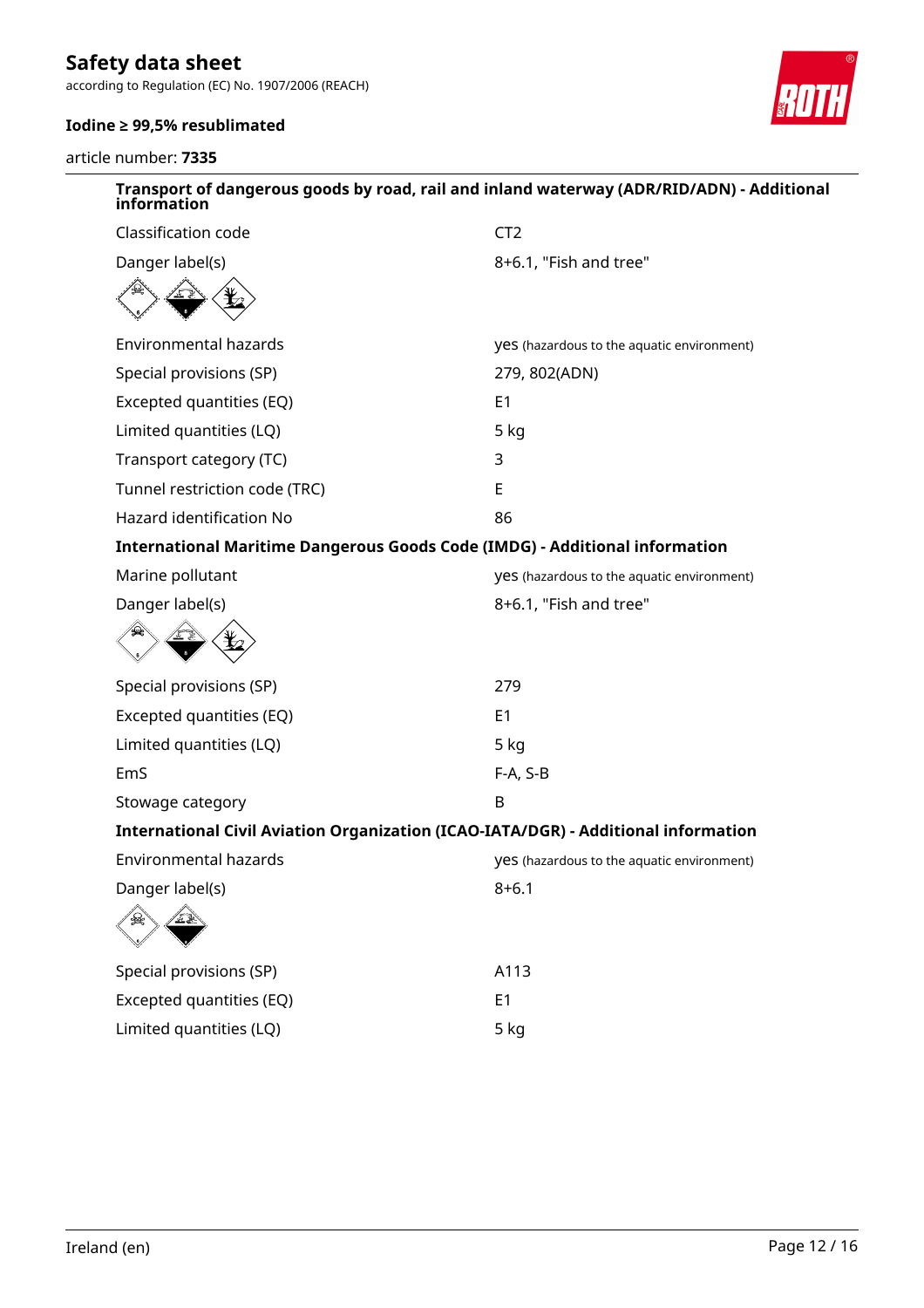according to Regulation (EC) No. 1907/2006 (REACH)

#### **Iodine ≥ 99,5% resublimated**

article number: **7335**

# **SECTION 15: Regulatory information**

#### **15.1 Safety, health and environmental regulations/legislation specific for the substance or mixture**

**Relevant provisions of the European Union (EU)**

#### **Restrictions according to REACH, Annex XVII**

not listed

#### **List of substances subject to authorisation (REACH, Annex XIV)/SVHC - candidate list** not listed

#### **Seveso Directive**

| 2012/18/EU (Seveso III) |                |                                                                           |                                                                                                        |     |
|-------------------------|----------------|---------------------------------------------------------------------------|--------------------------------------------------------------------------------------------------------|-----|
|                         | <b>No</b>      | Dangerous substance/hazard categories                                     | <b>Qualifying quantity (tonnes) for the ap-</b><br>plication of lower and upper-tier re-<br>quirements |     |
|                         | E <sub>1</sub> | environmental hazards (hazardous to the aquatic en-<br>vironment, cat. 1) | 200<br>100                                                                                             | 56) |

#### **Notation**

56) Hazardous to the Aquatic Environment in category Acute 1 or Chronic 1

#### **Directive 2011/65/EU on the restriction of the use of certain hazardous substances in electrical and electronic equipment (RoHS) - Annex II**

not listed

#### **Regulation 166/2006/EC concerning the establishment of a European Pollutant Release and Transfer Register (PRTR)**

not listed

#### **Water Framework Directive (WFD)**

not listed

#### **Regulation 98/2013/EU on the marketing and use of explosives precursors**

not listed

#### **Regulation 111/2005/EC laying down rules for the monitoring of trade between the Community and third countries in drug precursors**

not listed

#### **Regulation 1005/2009/EC on substances that deplete the ozone layer (ODS)**

not listed

#### **Regulation 649/2012/EU concerning the export and import of hazardous chemicals (PIC)**

not listed

#### **National inventories**

| <b>Country</b> | <b>Inventory</b> | <b>Status</b>       |
|----------------|------------------|---------------------|
| AU             | <b>AICS</b>      | substance is listed |
| CA             | <b>DSL</b>       | substance is listed |
| CN             | <b>IECSC</b>     | substance is listed |
| EU             | <b>ECSI</b>      | substance is listed |
| EU             | REACH Reg.       | substance is listed |

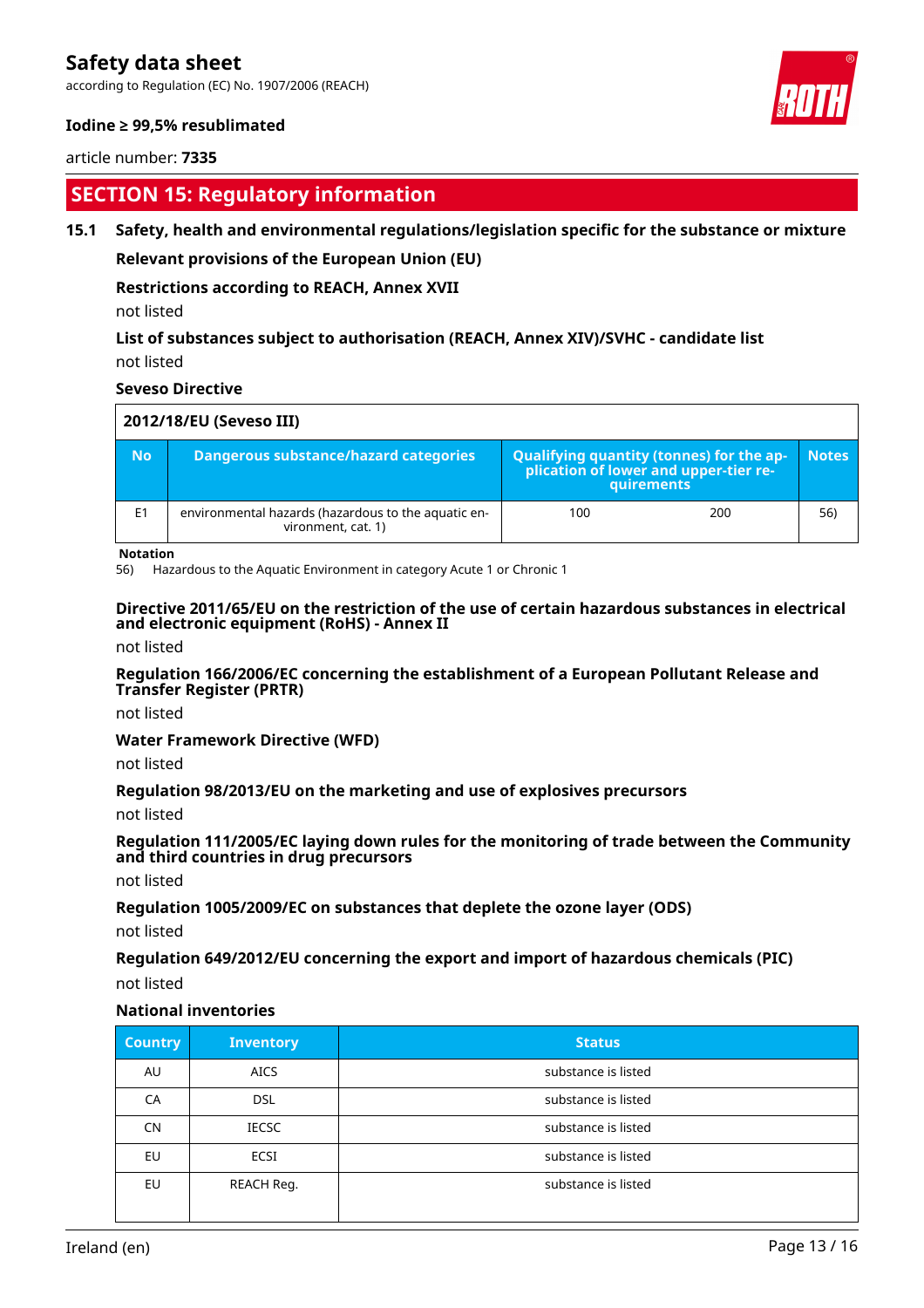according to Regulation (EC) No. 1907/2006 (REACH)



#### **Iodine ≥ 99,5% resublimated**

article number: **7335**

| <b>Country</b> | <b>Inventory</b> | <b>Status</b>       |
|----------------|------------------|---------------------|
| KR             | KECI             | substance is listed |
| <b>MX</b>      | INSQ             | substance is listed |
| NZ             | NZIoC            | substance is listed |
| <b>PH</b>      | <b>PICCS</b>     | substance is listed |
| <b>TR</b>      | <b>CICR</b>      | substance is listed |
| <b>TW</b>      | <b>TCSI</b>      | substance is listed |
| US.            | <b>TSCA</b>      | substance is listed |

#### **Legend**

| Australian Inventory of Chemical Substances<br>Chemical Inventory and Control Regulation |
|------------------------------------------------------------------------------------------|
| Domestic Substances List (DSL)                                                           |
| EC Substance Inventory (EINECS, ELINCS, NLP)                                             |
| Inventory of Existing Chemical Substances Produced or Imported in China                  |
| National Inventory of Chemical Substances                                                |
| Korea Existing Chemicals Inventory                                                       |
| New Zealand Inventory of Chemicals                                                       |
| Philippine Inventory of Chemicals and Chemical Substances (PICCS)                        |
| REACH Reg.  REACH registered substances                                                  |
| Taiwan Chemical Substance Inventory                                                      |
| Toxic Substance Control Act                                                              |
|                                                                                          |

#### **15.2 Chemical Safety Assessment**

No Chemical Safety Assessment has been carried out for this substance.

# **SECTION 16: Other information**

### **Indication of changes (revised safety data sheet)**

Alignment to regulation: Regulation (EC) No. 1907/2006 (REACH), amended by 2020/878/EU

Restructuring: section 9, section 14

#### **Abbreviations and acronyms**

| Abbr.       | <b>Descriptions of used abbreviations</b>                                                                                                                                                                                       |
|-------------|---------------------------------------------------------------------------------------------------------------------------------------------------------------------------------------------------------------------------------|
| <b>ADN</b>  | Accord européen relatif au transport international des marchandises dangereuses par voies de naviga-<br>tion intérieures (European Agreement concerning the International Carriage of Dangerous Goods by In-<br>land Waterways) |
| <b>ADR</b>  | Accord européen relatif au transport international des marchandises dangereuses par route (European<br>Agreement concerning the International Carriage of Dangerous Goods by Road)                                              |
| ADR/RID/ADN | European Agreements concerning the International Carriage of Dangerous Goods by Road/Rail/Inland<br>Waterways (ADR/RID/ADN)                                                                                                     |
| <b>ATE</b>  | <b>Acute Toxicity Estimate</b>                                                                                                                                                                                                  |
| CAS         | Chemical Abstracts Service (service that maintains the most comprehensive list of chemical substances)                                                                                                                          |
| Ceiling-C   | Ceiling value                                                                                                                                                                                                                   |
| <b>CLP</b>  | Regulation (EC) No 1272/2008 on classification, labelling and packaging of substances and mixtures                                                                                                                              |
| <b>DGR</b>  | Dangerous Goods Regulations (see IATA/DGR)                                                                                                                                                                                      |
| <b>DNEL</b> | Derived No-Effect Level                                                                                                                                                                                                         |
| <b>EC50</b> | Effective Concentration 50 %. The EC50 corresponds to the concentration of a tested substance causing<br>50 % changes in response (e.g. on growth) during a specified time interval                                             |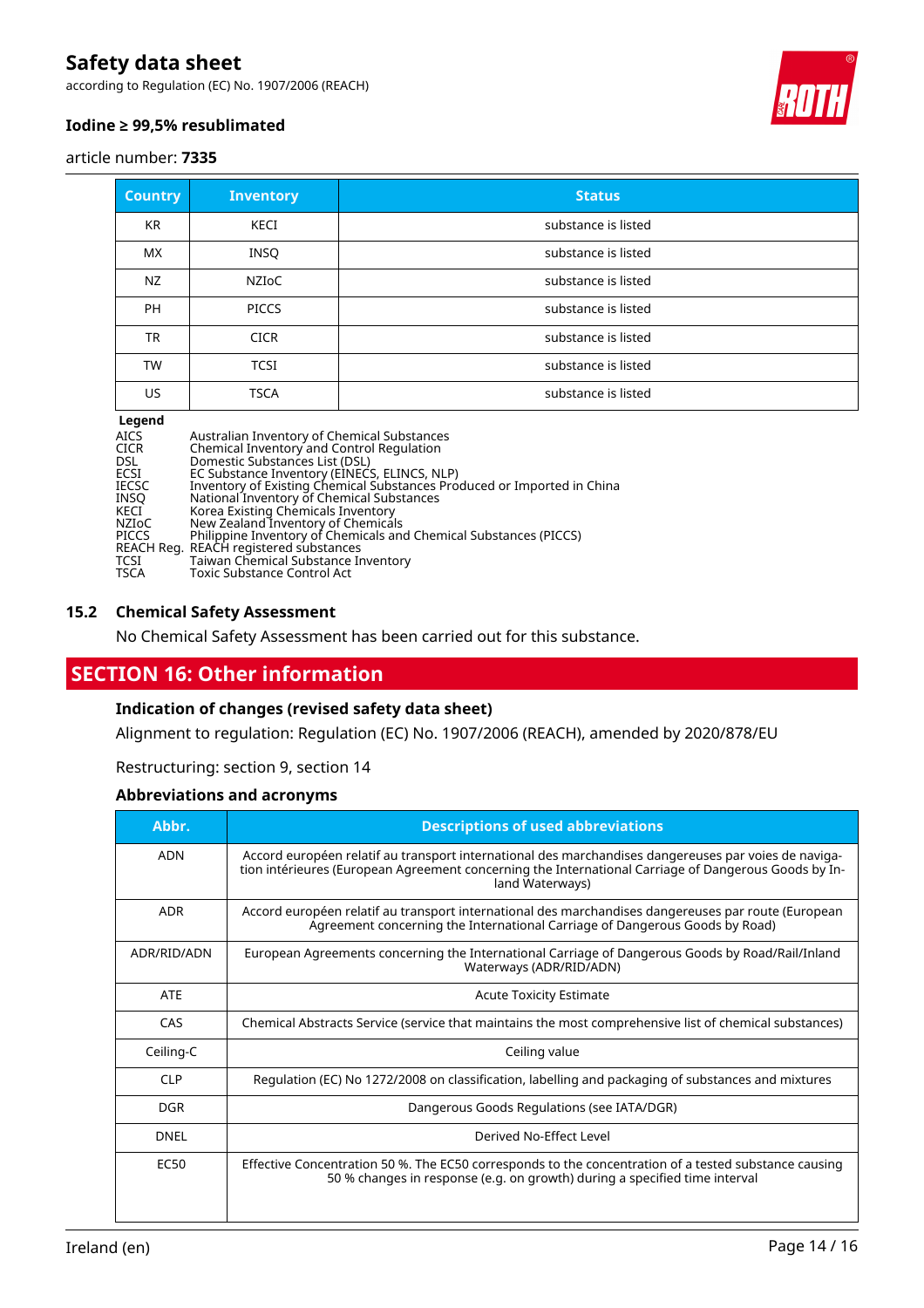according to Regulation (EC) No. 1907/2006 (REACH)



### **Iodine ≥ 99,5% resublimated**

#### article number: **7335**

| Abbr.                   | <b>Descriptions of used abbreviations</b>                                                                                                                                              |
|-------------------------|----------------------------------------------------------------------------------------------------------------------------------------------------------------------------------------|
| EC No                   | The EC Inventory (EINECS, ELINCS and the NLP-list) is the source for the seven-digit EC number, an identi-<br>fier of substances commercially available within the EU (European Union) |
| <b>EINECS</b>           | European Inventory of Existing Commercial Chemical Substances                                                                                                                          |
| <b>ELINCS</b>           | European List of Notified Chemical Substances                                                                                                                                          |
| EmS                     | <b>Emergency Schedule</b>                                                                                                                                                              |
| ErC50                   | ≡ EC50: in this method, that concentration of test substance which results in a 50 % reduction in either<br>growth (EbC50) or growth rate (ErC50) relative to the control              |
| <b>GHS</b>              | "Globally Harmonized System of Classification and Labelling of Chemicals" developed by the United Na-<br>tions                                                                         |
| <b>IATA</b>             | <b>International Air Transport Association</b>                                                                                                                                         |
| <b>IATA/DGR</b>         | Dangerous Goods Regulations (DGR) for the air transport (IATA)                                                                                                                         |
| <b>ICAO</b>             | <b>International Civil Aviation Organization</b>                                                                                                                                       |
| <b>ICAO-TI</b>          | Technical instructions for the safe transport of dangerous goods by air                                                                                                                |
| <b>IMDG</b>             | International Maritime Dangerous Goods Code                                                                                                                                            |
| IMDG-Code               | International Maritime Dangerous Goods Code                                                                                                                                            |
| index No                | The Index number is the identification code given to the substance in Part 3 of Annex VI to Regulation<br>(EC) No 1272/2008                                                            |
| <b>LC50</b>             | Lethal Concentration 50%: the LC50 corresponds to the concentration of a tested substance causing 50 %<br>lethality during a specified time interval                                   |
| LD50                    | Lethal Dose 50 %: the LD50 corresponds to the dose of a tested substance causing 50 % lethality during a<br>specified time interval                                                    |
| <b>NLP</b>              | No-Longer Polymer                                                                                                                                                                      |
| <b>PBT</b>              | Persistent, Bioaccumulative and Toxic                                                                                                                                                  |
| <b>PNEC</b>             | Predicted No-Effect Concentration                                                                                                                                                      |
| REACH                   | Registration, Evaluation, Authorisation and Restriction of Chemicals                                                                                                                   |
| <b>RID</b>              | Règlement concernant le transport International ferroviaire des marchandises Dangereuses (Regula-<br>tions concerning the International carriage of Dangerous goods by Rail)           |
| S.I. No. 619 of<br>2001 | Safety, Health and Welfare at Work (Chemical Agents) Regulations 2001                                                                                                                  |
| <b>STEL</b>             | Short-term exposure limit                                                                                                                                                              |
| <b>SVHC</b>             | Substance of Very High Concern                                                                                                                                                         |
| <b>TWA</b>              | Time-weighted average                                                                                                                                                                  |
| vPvB                    | Very Persistent and very Bioaccumulative                                                                                                                                               |

#### **Key literature references and sources for data**

Regulation (EC) No 1272/2008 on classification, labelling and packaging of substances and mixtures. Regulation (EC) No. 1907/2006 (REACH), amended by 2020/878/EU.

Transport of dangerous goods by road, rail and inland waterway (ADR/RID/ADN). International Maritime Dangerous Goods Code (IMDG). Dangerous Goods Regulations (DGR) for the air transport (IATA).